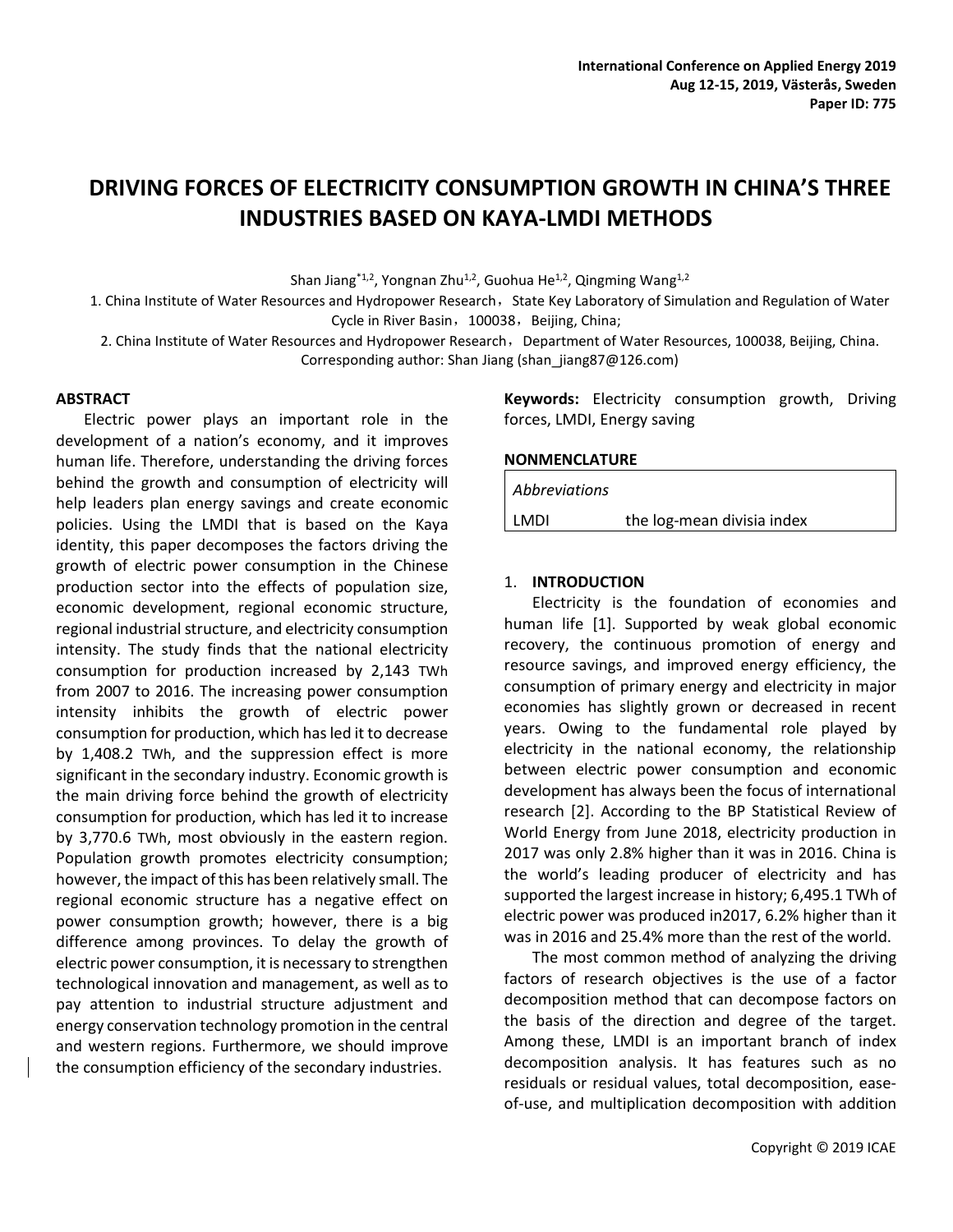[3]. The LMDI method is mainly used for research on energy, the environment, and the economy and can be used to analyze the impact of economic growth, industrial structure changes, and industrial technology improvements. Therefore, analyzing the driving factors of electric power consumption growth, on the basis of LMDI, will help to improve electricity efficiency and allow policymakers to control electricity consumption growth. However, more research is needed in order for electricity consumption at the national level to become the focus, particularly regarding the differences in economic development and industry efficiency between different countries and regions. This paper studies the effects of regional heterogeneity on electricity consumption changes.

Considering the large differences in regional economic development in China and the power efficiency of different industries, this paper decomposes the driving forces of electric power consumption growth into population size, economic development, economic structure, industrial structure, and electricity consumption intensity for three industries across 31 Chinese provinces.

## 2. **METHOD AND DATA**

#### *2.1 STUDY AREA*

Economic development in China is enjoying a steady and progressive trend. The gross domestic product (GDP) has increased by approximately eight times in the past 20 years. With the development of new industries and formats, the electric power consumption of Chinese society has risen by 4.3 times from 1997 to 2016. However, the growth rate of consumption has slowed down since 2007. Electric power consumption for production accounts for 86.5% of China's total power consumption. This paper performs a quantitative analysis of the driving factors of electric power consumption for production. According to the National Bureau of Statistics in China, the western region includes 12 provinces, the central region comprises eight provinces, and 11 provinces constitute the eastern region.

#### *2.2 METHOD*

#### 2.2.1 Kaya identity for driving forces

The Kaya identity is widely used to study the energy economy and environment. It has been used to examine the relationship between  $CO<sub>2</sub>$  emissions and the population, economy, energy intensity, etc. This paper considers five driving factors of electricity consumption growth in three production industries from the 31 provinces. According to extant results and theories, the Kaya identity model is obtained as follows:

 $E = \sum_{i,j} E_{i,j} = \sum_{i,j} P \frac{Q}{P}$  $_{ij} E_{i,j} = \sum_{i,j} P \frac{Q}{P} \frac{Q_i}{Q}$ Q  $Q_{i,j}$  $\varrho_{\it i}$  $E_{i,j}$  $\frac{E_{i,j}}{Q_{i,j}} = \sum_{i,j} P \cdot Y \cdot S_i \cdot M_{i,j} \cdot U_{i,j}$ , (1) where E and  $E_{i,j}$  represent the total electricity consumption for production and the electricity consumption of j industry in i province. P is the total population; Q is the GDP;  $Q_i$  is the total GDP of i province; and  $Q_{i,j}$  is the j industrial production value of i province. P represents the population index;  $Y = Q/P$ , the per capita GDP, which represents the economic development index;  $Si = Q_i/Q$ , which signifies the economic portion of i province in China, representing the regional economic structure index;  $M_{ij} = Q_{ij}/Q_{i}$ , denotes the structure of production, which represents the regional industrial structure; and  $U_{ij} = E_{ij}/Q_{ij}$ , which indicates the electric power intensity of j industry in i province, representing the technical index.

## 2.2.2 LMDI method of electricity consumption growth in three **industries**

The factors contributing to the electricity consumption growth can be described by using LMDI as follows:

ΔE=Ε<sup>t</sup>-Ε<sup>0</sup>=ΔP+ΔY+ΔS+ΔM+ΔU, (2)

where  $E_t$  and  $E_0$  are the total electric power consumption for production in three industries during periods T and 0. ΔP, ΔY, ΔS, ΔM, and ΔU represent the population effect, economic development effect, regional economic structure effect, regional industrial structure effect, and electricity intensity effect, respectively. They can be calculated as follows:

$$
\Delta P = \sum_{i=1}^{31} \sum_{j=1}^{3} \frac{\left(E_{ij}^{t} - E_{ij}^{0}\right)}{\left(nE_{ij}^{t} - nE_{ij}^{0}\right)} ln\left(\frac{P^{t}}{P^{0}}\right), (3)
$$
  
\n
$$
\Delta Y = \sum_{i=1}^{31} \sum_{j=1}^{3} \frac{\left(E_{ij}^{t} - E_{ij}^{0}\right)}{\left(nE_{ij}^{t} - nE_{ij}^{0}\right)} ln\left(\frac{Y^{t}}{Y^{0}}\right), (4)
$$

$$
\Delta S = \sum_{i=1}^{31} \sum_{j=1}^{3} \frac{\left( E_{ij}^{t} - E_{ij}^{0} \right)}{\left( \ln E_{ij}^{t} - \ln E_{ij}^{0} \right)} \ln \left( \frac{S_{i}^{t}}{S_{i}^{0}} \right), (5)
$$

$$
\Delta M = \sum_{i=1}^{31} \sum_{j=1}^{3} \frac{\left( E_{ij}^{t} - E_{ij}^{0} \right)}{\left( \ln E_{ij}^{t} - \ln E_{ij}^{0} \right)} \ln \left( \frac{M_{ij}^{t}}{M_{ij}^{0}} \right), (6)
$$

$$
\Delta U = \sum_{i=1}^{31} \sum_{j=1}^{3} \frac{\left( E_{ij}^{t} - E_{ij}^{0} \right)}{\left( \ln E_{ij}^{t} - \ln E_{ij}^{0} \right)} \ln \left( \frac{U_{ij}^{t}}{U_{ij}^{0}} \right). (7)
$$

*2.3 DATA*

The study period chosen is 2007–2016, and the total population, gross national product, GDP, and industrial added value of each province are obtained from the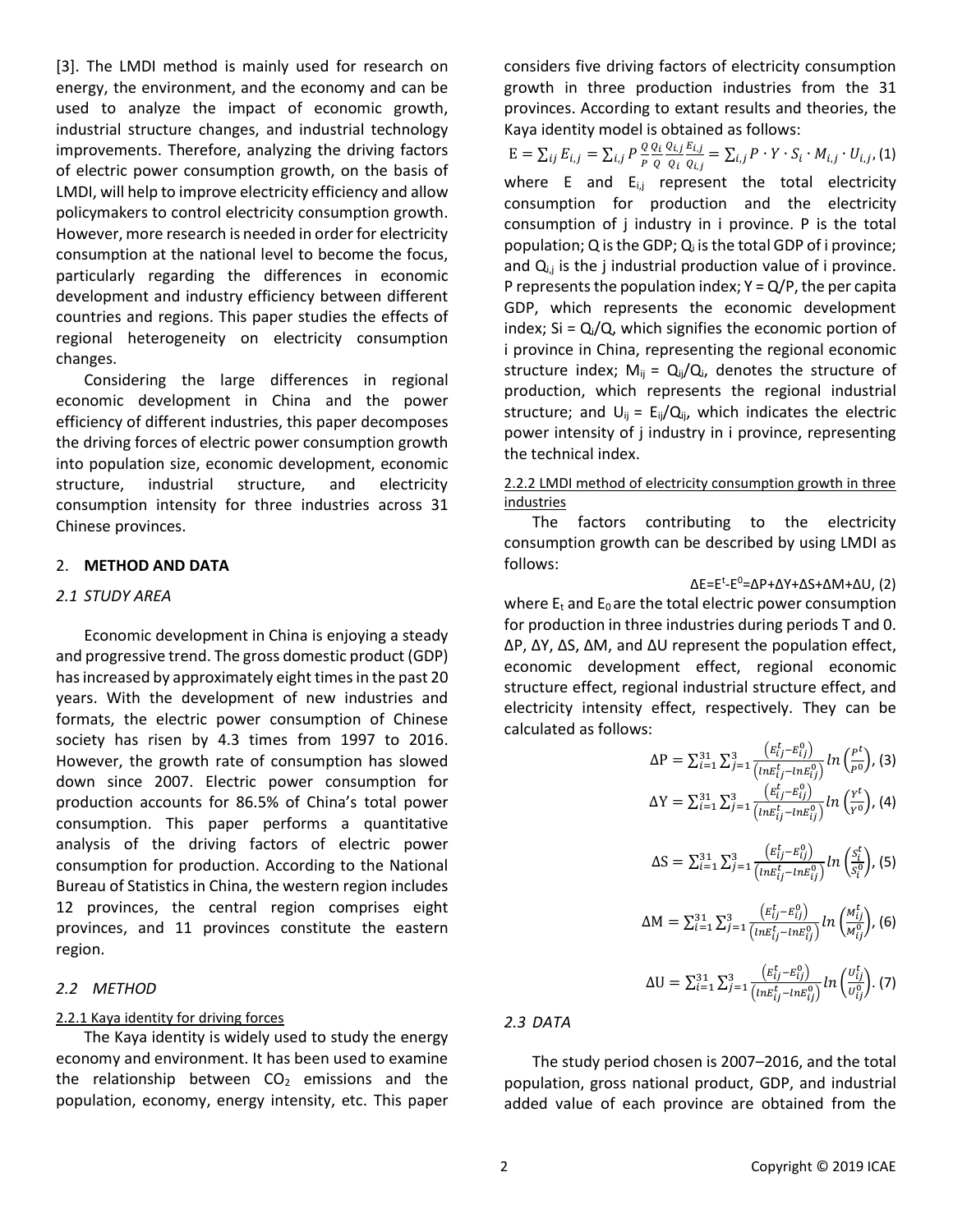China Statistical Yearbook, converted from different years to the constant price of 2007. The provincial- and industrial-level electricity consumption levels are derived from the Compilation of Statistics on the Power Industry.

# **3 RESULTS**

# *3.1 Time difference in the effect of production electricity consumption decomposition factors*

The national electricity consumption for production increased by 2,143 TWh during the 2007–2016 period. There was an increase of 3,770.6 TWh caused by economic development and an increase of 220.2 TWh because of the increased population size. Adjustments to regional economic and industrial structures have reduced electric power consumption for production by 234.5 TWh and 416.2 TWh, respectively. The optimization of electric power consumption intensity in different industries has led to a decrease in electric power consumption for production by 1,408.2 TWh. Economic development and population size during different periods have always been factors leading to the growth of electric power consumption for production. Except for 2014–2015, electricity consumption intensity has generally inhibited electric power consumption for production, and the effect of the regional industrial structure and economic structure changed from promotion to inhibition in 2011 and 2012, respectively. However, the impact was relatively small.



Fig 1. Decomposition factor effect of electric power consumption growth in China in 2007–2016

# *3.2 Spatial differences in the effects of electric power decomposition factors for production*

Electricity consumption in the eastern, central, and western regions increased by 1,806.7, 454.9, and 601.4 TWh, respectively. The economic development effect in the eastern region was the largest, which was followed by the western region. The smallest effect was in the central region. Economic development is the decisive factor in the growth of electric power consumption for production in the three regions. The increase in power consumption for production brought about by economic development completely offsets the inhibiting effects caused by the optimization of the regional industrial structure and power consumption intensity. This is related to the rapid development of the eastern economy. The lower initial economic levels in the western provinces have great potential for development. The economic structure of the eastern region suppresses electric power consumption for production, which is related to the ongoing decline in its share of total income.



Fig 2. Decomposition factor effect of electric power consumption growth in the eastern, central, and western regions

*3.3 Industrial differences in the decomposition factor effect of electric power for production*



Fig 3. Industrial differences in the decomposition factor effect on electric power consumption growth in 2007–2016

Although there has been a negative effect on the growth of electric power consumption for production in primary and secondary industries, the tertiary industry has produced growth. The regional industrial structure effect has hindered growth, with the largest impact in the eastern region, followed by the central region. The smallest impact was in the western region. For the secondary industry, the eastern and western regions have had a greater inhibitory effect, indicating that the electric power consumption efficiency of the secondary